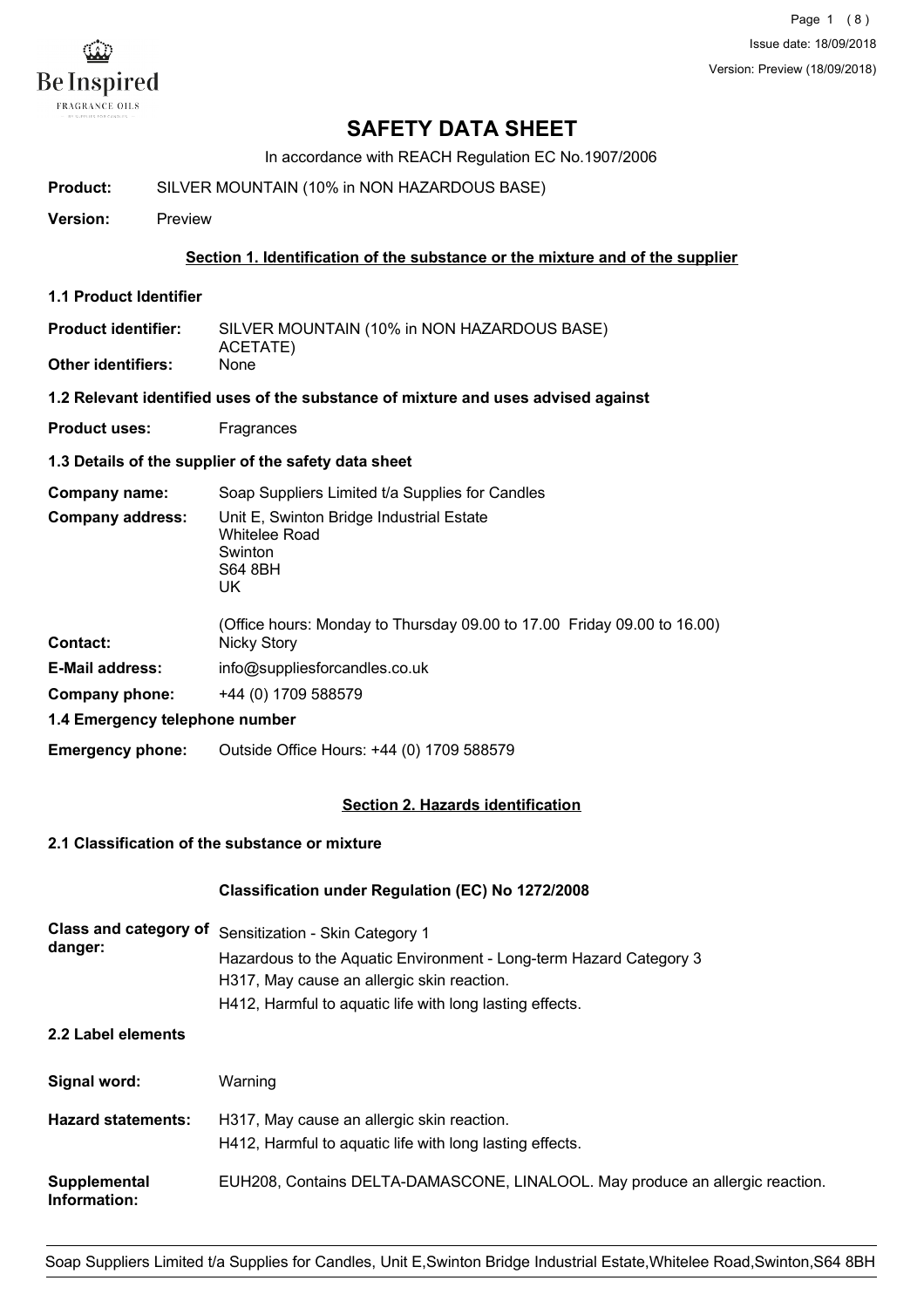

Page 2 (8) Issue date: 18/09/2018 Version: Preview (18/09/2018)

# **SAFETY DATA SHEET**

In accordance with REACH Regulation EC No.1907/2006

**Product:** SILVER MOUNTAIN (10% in NON HAZARDOUS BASE)

**Version:** Preview

**Precautionary statements:**

P272, Contaminated work clothing should not be allowed out of the workplace.

P273, Avoid release to the environment.

P261, Avoid breathing vapour or dust.

P280, Wear protective gloves/eye protection/face protection.

P302/352, IF ON SKIN: Wash with plenty of soap and water.

P333/313, If skin irritation or rash occurs: Get medical advice/attention.

P363, Wash contaminated clothing before reuse.

P501, Dispose of contents/container to approved disposal site, in accordance with local regulations.





**Other hazards:** Hydrocarbon Concentration %: 0.000%

## **Section 3. Composition / information on ingredients**

## **3.2 Mixtures**

#### **Contains:**

| <b>Name</b>                                                                            | <b>CAS</b> | EC                      | <b>REACH Registration</b><br>No. | $\frac{9}{6}$ | <b>Classification for</b><br>(CLP) 1272/2008                 |
|----------------------------------------------------------------------------------------|------------|-------------------------|----------------------------------|---------------|--------------------------------------------------------------|
| <b>ILINALYL ACETATE</b>                                                                | 115-95-7   | 204-116-4               | 01-2119454789-19-xxxx            | $1 - 5%$      | ISCI 2-EDI 2-SS 1:<br>H315-H317-H319.-                       |
| <b>ILINALOOL</b>                                                                       | 78-70-6    | 201-134-4               | 01-2119474016-42-xxxx            | $0.1 - 1\%$   | ISCI 2-EDI 2-SS 1B:<br>H315-H317-H319.-                      |
| <b>IHEXAMETHYLINDANO</b><br><b>IPYRAN</b>                                              | 1222-05-5  | 214-946-9               | 01-2119488227-29-xxxx            | $0.1 - 1\%$   | EH A1-EH C1:H410.-                                           |
| ACETYL HEXAMETHYL21145-77-7.<br><b>ITETRALIN (AHTN)</b>                                | 1506-02-1  | 244-240-6.<br>216-133-4 |                                  | $0.1 - 1\%$   | IATO 4-EH A1-EH C1:<br>H302-H410.-                           |
| <b>IMIXTURE OF CIS &amp;</b><br><b>I</b> TRANS<br>ICYCLOHEXADEC-8-<br><b>IEN-1-ONE</b> | 3100-36-5  | 401-700-2               | 01-0000015154-78-xxxx            | $0.1 - 1\%$   | EH A1-EH C1:H410.-                                           |
| <b>IDELTA-DAMASCONE</b>                                                                | 57378-68-4 | 260-709-8               |                                  | $< 0.1\%$     | IATO 4-SCI 2-SS 1A-<br>EH A1-EH C1:H302-<br>H315-H317-H410.- |

## **Substances with Community workplace exposure limits:**

| <b>Name</b>               | <b>CAS</b> | -0<br>--  | n.<br>70  |
|---------------------------|------------|-----------|-----------|
| <b>IDIETHYL PHTHALATE</b> | 84-66-2    | 201-550-6 | $5 - 10%$ |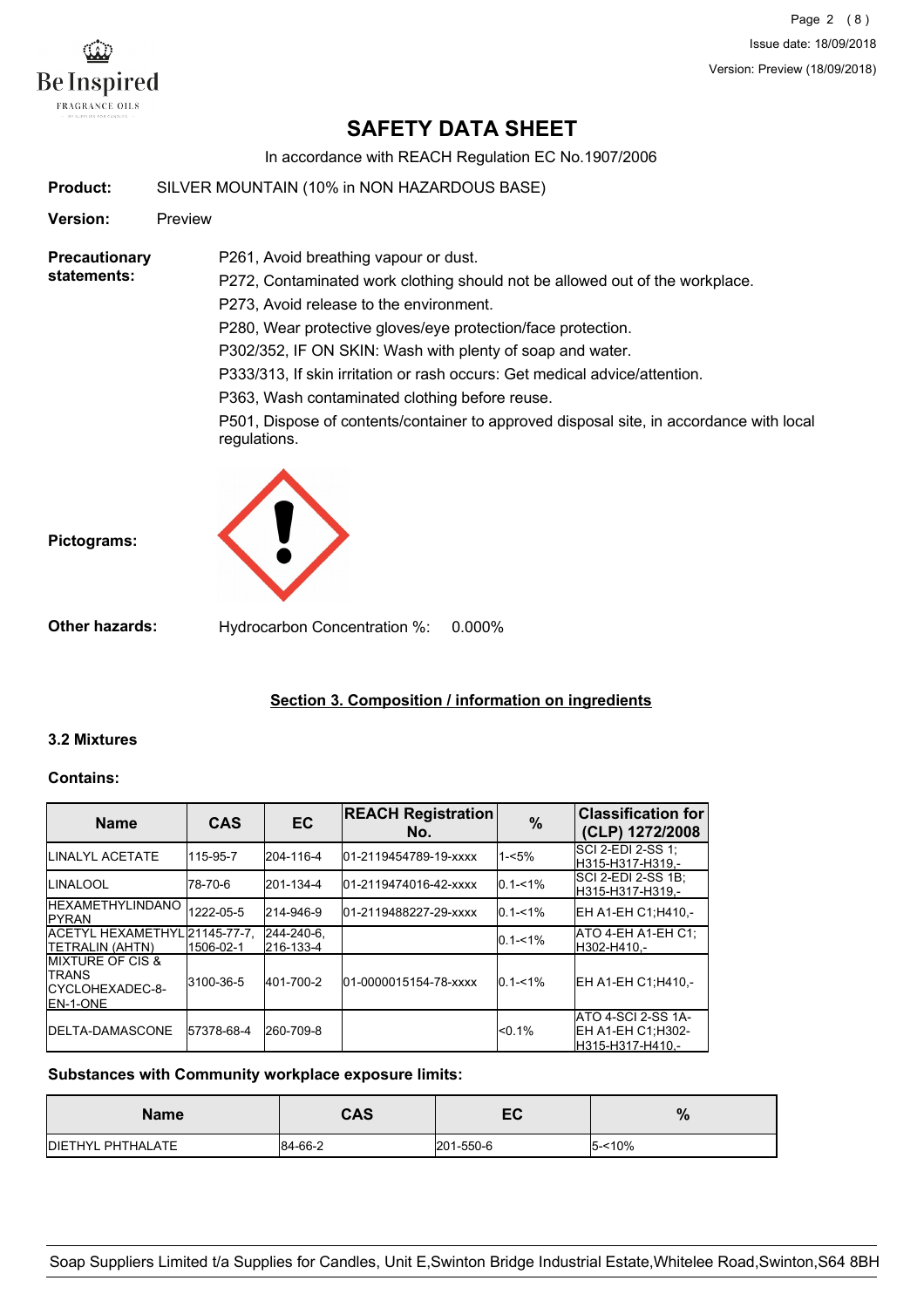

Page 3 (8) Issue date: 18/09/2018 Version: Preview (18/09/2018)

# **SAFETY DATA SHEET**

In accordance with REACH Regulation EC No.1907/2006

**Product:** SILVER MOUNTAIN (10% in NON HAZARDOUS BASE)

**Version:** Preview

**Substances that are persistent, bioaccumulative and toxic or very persistent and very bioaccumulative, greater than 0.1%:**

Not Applicable

## **Section 4. First-aid measures**

### **4.1 Description of first aid measures**

IF ON SKIN: Wash with plenty of soap and water.

### **4.2 Most important symptoms and effects, both acute and delayed**

May cause an allergic skin reaction.

## **4.3 Indication of any immediate medical attention and special treatment needed**

None expected, see Section 4.1 for further information.

## **SECTION 5: Firefighting measures**

#### **5.1 Extinguishing media**

Suitable media: Carbon dioxide, Dry chemical, Foam.

## **5.2 Special hazards arising from the substance or mixture**

In case of fire, may be liberated: Carbon monoxide, Unidentified organic compounds.

## **5.3 Advice for fire fighters:**

In case of insufficient ventilation, wear suitable respiratory equipment.

#### **Section 6. Accidental release measures**

#### **6.1 Personal precautions, protective equipment and emergency procedures:**

Avoid inhalation. Avoid contact with skin and eyes. See protective measures under Section 7 and 8.

#### **6.2 Environmental precautions:**

Keep away from drains, surface and ground water, and soil.

#### **6.3 Methods and material for containment and cleaning up:**

Remove ignition sources. Provide adequate ventilation. Avoid excessive inhalation of vapours. Contain spillage immediately by use of sand or inert powder. Dispose of according to local regulations.

### **6.4 Reference to other sections:**

Also refer to sections 8 and 13.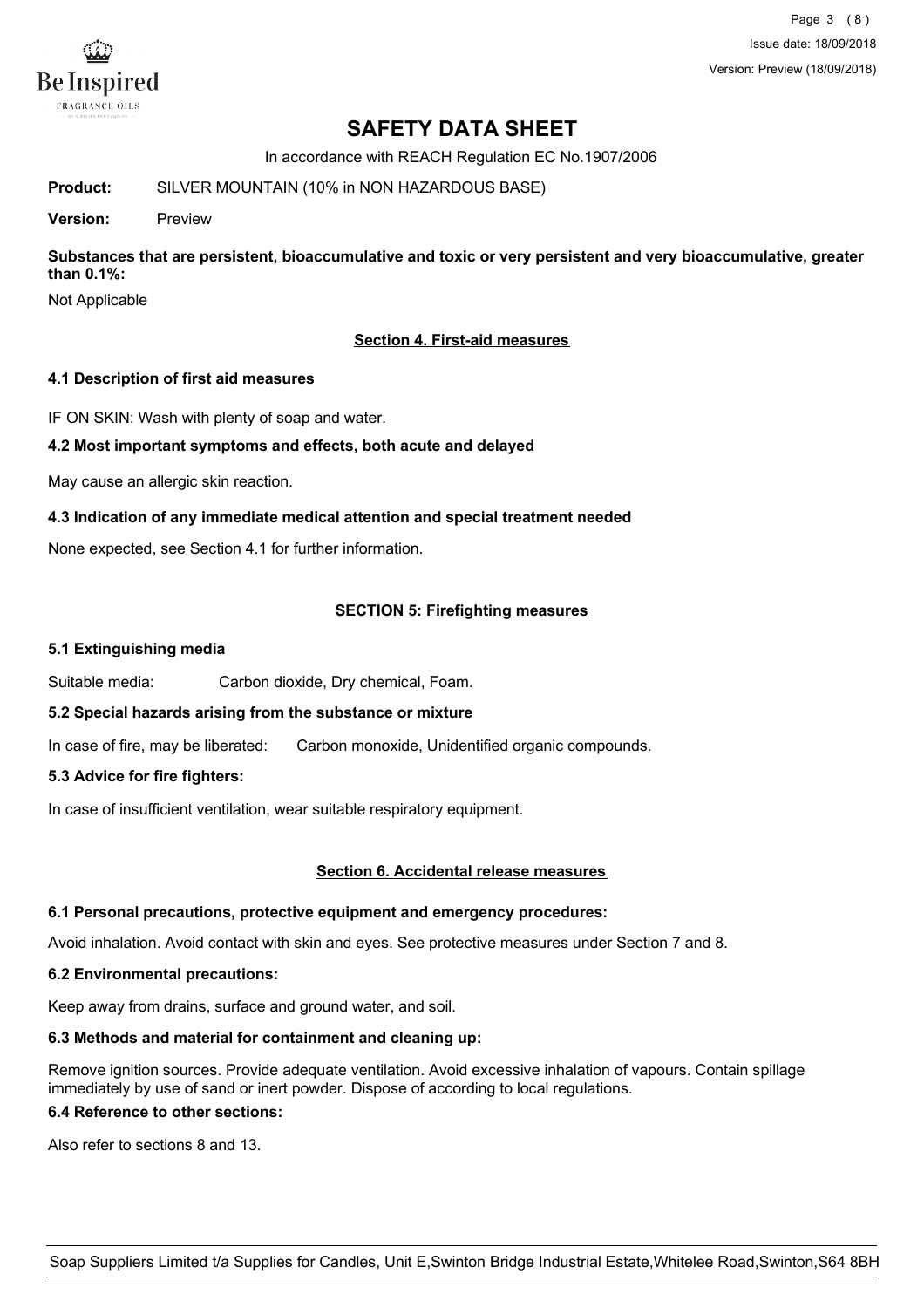

Page 4 (8) Issue date: 18/09/2018 Version: Preview (18/09/2018)

# **SAFETY DATA SHEET**

In accordance with REACH Regulation EC No.1907/2006

**Product:** SILVER MOUNTAIN (10% in NON HAZARDOUS BASE)

**Version:** Preview

### **Section 7. Handling and storage**

#### **7.1 Precautions for safe handling:**

Keep away from heat, sparks, open flames and hot surfaces. - No smoking. Use personal protective equipment as required. Use in accordance with good manufacturing and industrial hygiene practices. Use in areas with adequate ventilation Do not eat, drink or smoke when using this product.

#### **7.2 Conditions for safe storage, including any incompatibilities:**

Store in a well-ventilated place. Keep container tightly closed. Keep cool. Ground/bond container and receiving equipment. Use explosion-proof electrical, ventilating and lighting equipment. Use only non-sparking tools. Take precautionary measures against static discharge.

#### **7.3 Specific end use(s):**

Fragrances: Use in accordance with good manufacturing and industrial hygiene practices.

### **Section 8. Exposure controls/personal protection**

#### **8.1 Control parameters**

Workplace exposure limits:

| Ingredient                | <b>CAS</b>               | ЕC                                                   | <b>Description</b>                                | Value |
|---------------------------|--------------------------|------------------------------------------------------|---------------------------------------------------|-------|
|                           |                          |                                                      | Long-term exposure limit (8-hour<br> TWA  (mg/m3) |       |
| <b>IDIETHYL PHTHALATE</b> | 201-550-6<br>$ 84-66-2 $ | Short-term exposure limit (15-<br>$ minute)$ (mg/m3) | 10                                                |       |

## **8.2 Exposure Controls**

#### **Eye / Skin Protection**

Wear protective gloves/eye protection/face protection

#### **Respiratory Protection**

Ensure adequate and ongoing ventilation is maintained in order to prevent build up of excessive vapour and to ensure occupational exposure limits are adhered to. If appropriate, and depending on your patterns and volumes of use, the following engineering controls may be required as additional protective measures: a) Isolate mixing rooms and other areas where this material is used or openly handled. Maintain these areas under negative air pressure relative to the rest of the plant. b) Employ the use of Personal protective equipment - an approved, properly fitted respirator with organic vapour cartridges or canisters and particulate filters. c) Use local exhaust ventilation around open tanks and other open sources of potential exposures in order to avoid excessive inhalation, including places where this material is openly weighed or measured. In addition, use general dilution ventilation of the work area to eliminate or reduce possible worker exposures. d) Use closed systems for transferring and processing this material.

Also refer to Sections 2 and 7.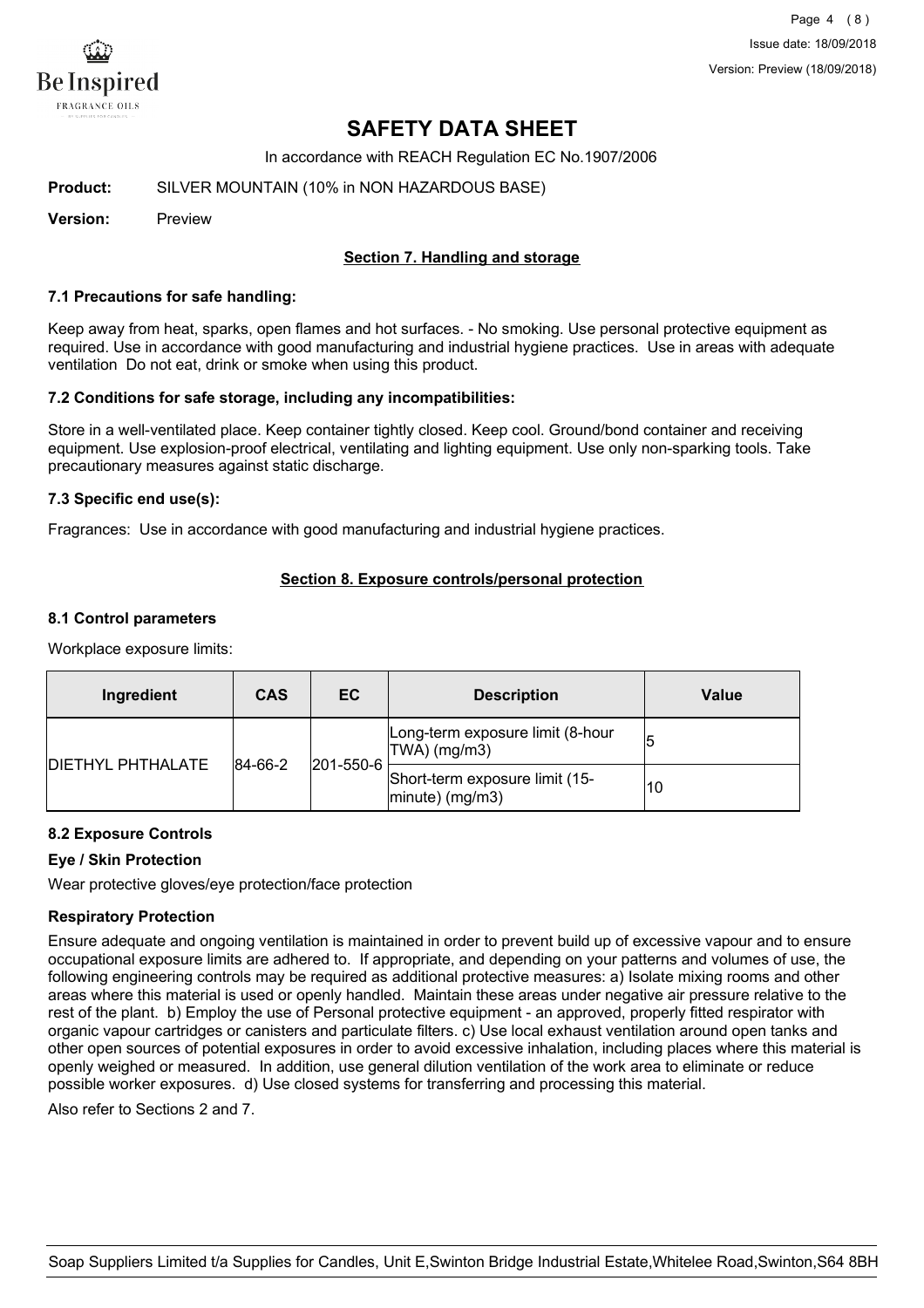

Page 5 (8) Issue date: 18/09/2018 Version: Preview (18/09/2018)

# **SAFETY DATA SHEET**

In accordance with REACH Regulation EC No.1907/2006

**Product:** SILVER MOUNTAIN (10% in NON HAZARDOUS BASE)

**Version:** Preview

**Section 9. Physical and chemical properties**

### **9.1 Information on basic physical and chemical properties**

| Appearance:                                   | Not determined                               |
|-----------------------------------------------|----------------------------------------------|
| Odour:                                        | Not determined                               |
| <b>Odour threshold:</b>                       | Not determined                               |
| pH:                                           | Not determined                               |
| Melting point / freezing point:               | Not determined                               |
| Initial boiling point / range:                | Not determined                               |
| Flash point:                                  | Not determined                               |
| <b>Evaporation rate:</b>                      | Not determined                               |
| Flammability (solid, gas):                    | Not determined                               |
| Upper/lower flammability or explosive limits: | Product does not present an explosion hazard |
| Vapour pressure:                              | Not determined                               |
| <b>Vapour density:</b>                        | Not determined                               |
| <b>Relative density:</b>                      | Not determined                               |
| Solubility(ies):                              | Not determined                               |
| Partition coefficient: n-octanol/water:       | Not determined                               |
| Auto-ignition temperature:                    | Not determined                               |
| <b>Decomposition temperature:</b>             | Not determined                               |
| <b>Viscosity:</b>                             | Not determined                               |
| <b>Explosive properties:</b>                  | Not expected                                 |
| <b>Oxidising properties:</b>                  | Not expected                                 |
|                                               |                                              |

**9.2 Other information:** None available

#### **Section 10. Stability and reactivity**

#### **10.1 Reactivity:**

Presents no significant reactivity hazard, by itself or in contact with water.

## **10.2 Chemical stability:**

Good stability under normal storage conditions.

## **10.3 Possibility of hazardous reactions:**

Not expected under normal conditions of use.

## **10.4 Conditions to avoid:**

Avoid extreme heat.

## **10.5 Incompatible materials:**

Avoid contact with strong acids, alkalis or oxidising agents.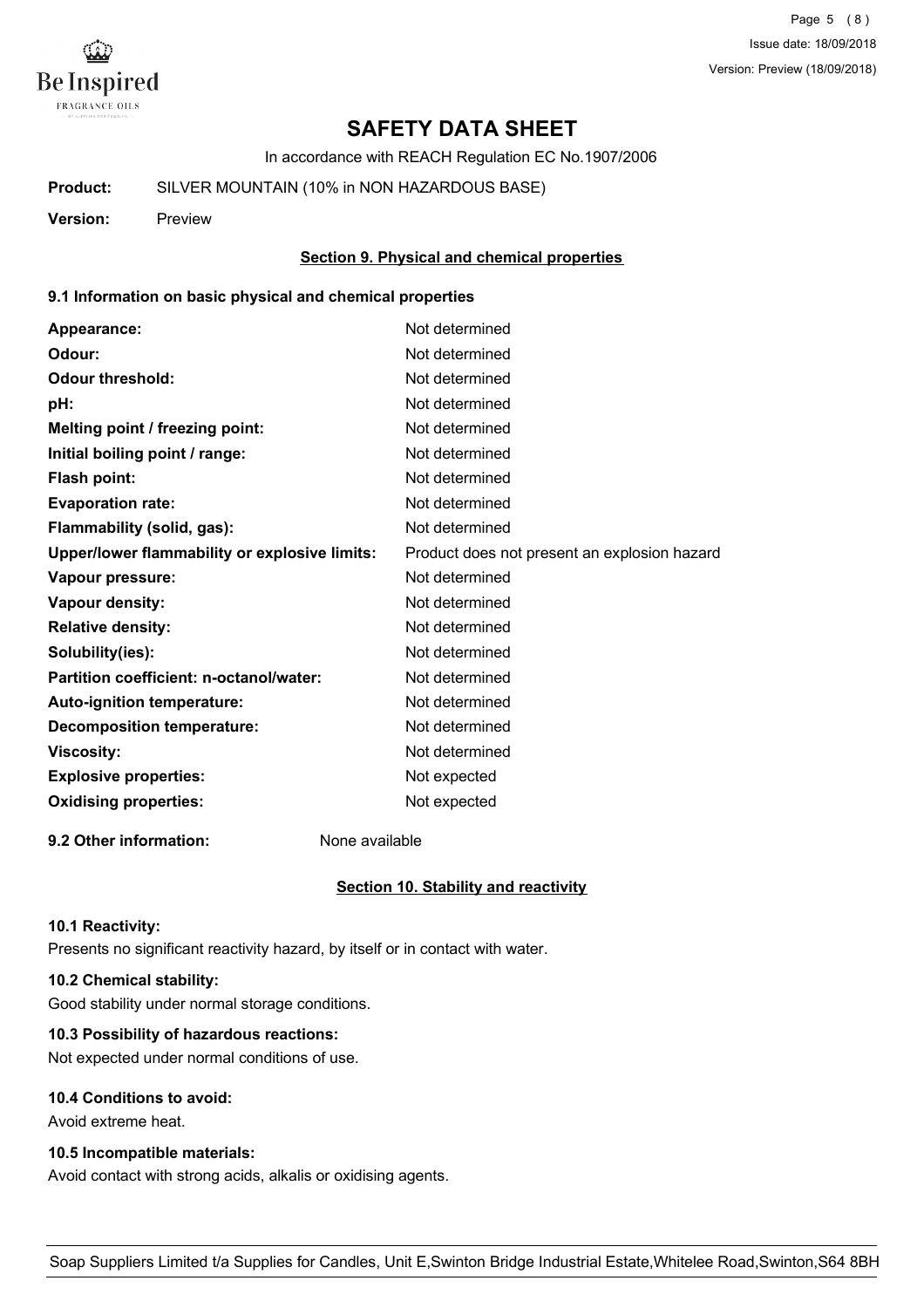

Page 6 (8) Issue date: 18/09/2018 Version: Preview (18/09/2018)

# **SAFETY DATA SHEET**

In accordance with REACH Regulation EC No.1907/2006

**Product:** SILVER MOUNTAIN (10% in NON HAZARDOUS BASE)

**Version:** Preview

#### **10.6 Hazardous decomposition products:**

Not expected.

### **Section 11. Toxicological information**

#### **11.1 Information on toxicological effects**

This mixture has not been tested as a whole for health effects. The health effects have been calculated using the methods outlined in Regulation (EC) No 1272/2008 (CLP).

| <b>Acute Toxicity:</b>                    | Based on available data the classification criteria are not met. |
|-------------------------------------------|------------------------------------------------------------------|
| <b>Acute Toxicity Oral</b>                | Not Applicable                                                   |
| <b>Acute Toxicity Dermal</b>              | Not Applicable                                                   |
| <b>Acute Toxicity Inhalation</b>          | Not Available                                                    |
| <b>Skin corrosion/irritation:</b>         | Based on available data the classification criteria are not met. |
| Serious eye damage/irritation:            | Based on available data the classification criteria are not met. |
| <b>Respiratory or skin sensitisation:</b> | Sensitization - Skin Category 1                                  |
| Germ cell mutagenicity:                   | Based on available data the classification criteria are not met. |
| <b>Carcinogenicity:</b>                   | Based on available data the classification criteria are not met. |
| <b>Reproductive toxicity:</b>             | Based on available data the classification criteria are not met. |
| <b>STOT-single exposure:</b>              | Based on available data the classification criteria are not met. |
| <b>STOT-repeated exposure:</b>            | Based on available data the classification criteria are not met. |
| <b>Aspiration hazard:</b>                 | Based on available data the classification criteria are not met. |

**Information about hazardous ingredients in the mixture** Not Applicable

Refer to Sections 2 and 3 for additional information.

## **Section 12. Ecological information**

| 12.1 Toxicity:                                     |               |  |
|----------------------------------------------------|---------------|--|
| Harmful to aquatic life with long lasting effects. |               |  |
| 12.2 Persistence and degradability:                | Not available |  |
| 12.3 Bioaccumulative potential:                    | Not available |  |
| 12.4 Mobility in soil:                             | Not available |  |
| 12.5 Results of PBT and vPvB assessment:           |               |  |
|                                                    |               |  |

This substance does not meet the PBT/vPvB criteria of REACH, annex XIII.

**12.6 Other adverse effects:** Not available

#### **Section 13. Disposal considerations**

#### **13.1 Waste treatment methods:**

Dispose of in accordance with local regulations. Avoid disposing into drainage systems and into the environment. Empty containers should be taken to an approved waste handling site for recycling or disposal.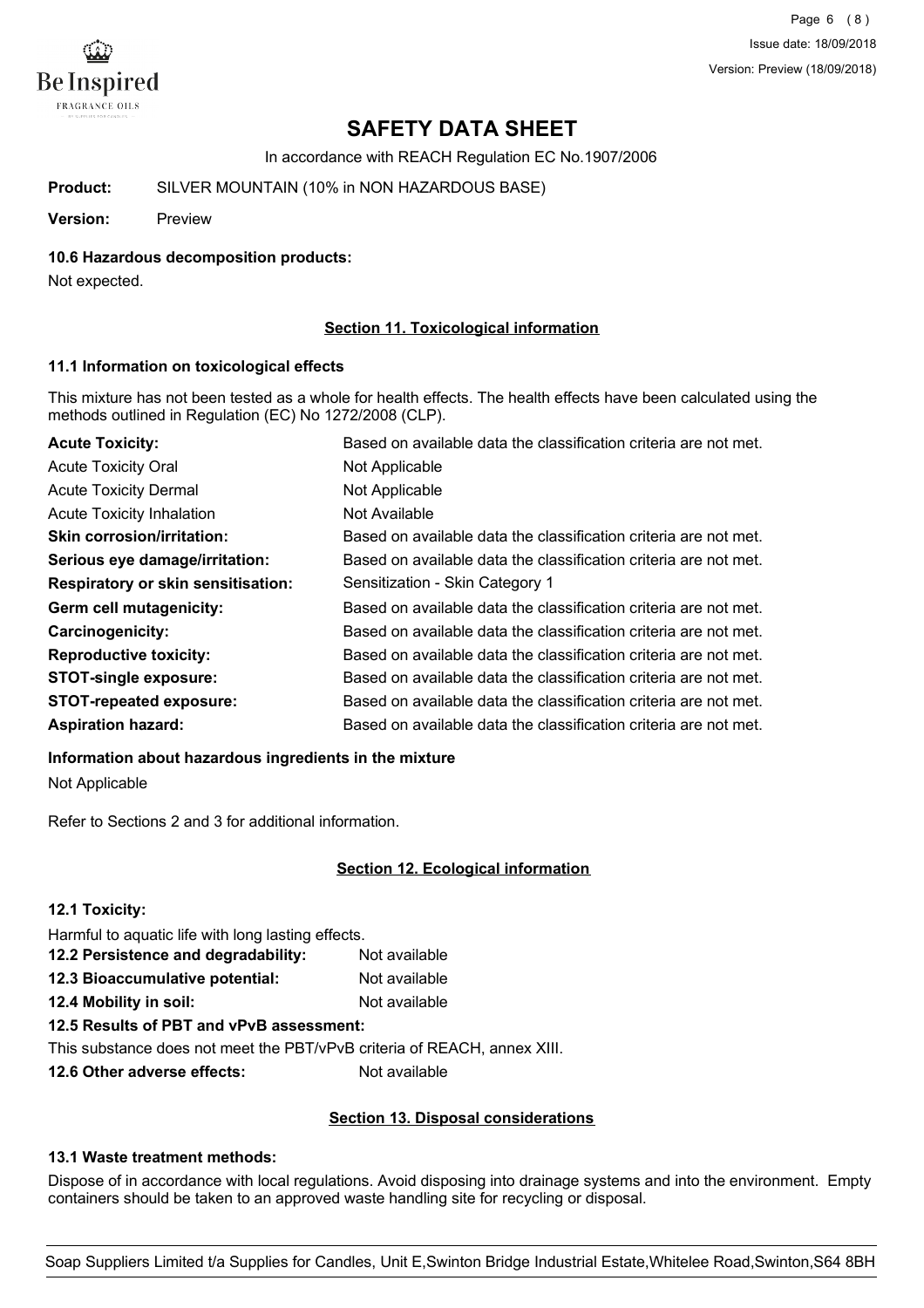

Page 7 (8) Issue date: 18/09/2018 Version: Preview (18/09/2018)

# **SAFETY DATA SHEET**

In accordance with REACH Regulation EC No.1907/2006

**Product:** SILVER MOUNTAIN (10% in NON HAZARDOUS BASE)

**Version:** Preview

## **Section 14. Transport information**

| 14.1 UN number:                    | Not classified                              |
|------------------------------------|---------------------------------------------|
| 14.2 UN Proper Shipping Name:      | ۰                                           |
| 14.3 Transport hazard class(es):   | Not classified                              |
| <b>Sub Risk:</b>                   | Not classified                              |
| 14.4. Packing Group:               | Not classified                              |
| <b>14.5 Environmental hazards:</b> | Not environmentally hazardous for transport |
| 14.6 Special precautions for user: | None additional                             |
|                                    |                                             |

**14.7 Transport in bulk according to Annex II of MARPOL73/78 and the IBC Code:**

Not classified

### **Section 15. Regulatory information**

**15.1 Safety, health and environmental regulations/legislation specific for the substance or mixture** None additional

### **15.2 Chemical Safety Assessment**

A Chemical Safety Assessment has not been carried out for this product.

## **Section 16. Other information**

| <b>Concentration % Limits:</b>  | EH C3=40.00% SS 1=83.33% |
|---------------------------------|--------------------------|
| <b>Total Fractional Values:</b> | EH C3=2.50 SS 1=1.20     |

**Key to revisions:**

Not applicable

## **Key to abbreviations:**

| <b>Abbreviation</b> | Meaning                                                                |
|---------------------|------------------------------------------------------------------------|
| ATO 4               | Acute Toxicity - Oral Category 4                                       |
| EDI <sub>2</sub>    | Eye Damage / Irritation Category 2                                     |
| EH A1               | Hazardous to the Aquatic Environment - Acute Hazard Category 1         |
| EH C1               | Hazardous to the Aquatic Environment - Long-term Hazard Category 1     |
| H302                | Harmful if swallowed.                                                  |
| H315                | Causes skin irritation.                                                |
| H317                | May cause an allergic skin reaction.                                   |
| H319                | Causes serious eye irritation.                                         |
| H410                | Very toxic to aquatic life with long lasting effects.                  |
| P261                | Avoid breathing vapour or dust.                                        |
| P264                | Wash hands and other contacted skin thoroughly after handling.         |
| P270                | Do not eat, drink or smoke when using this product.                    |
| P272                | Contaminated work clothing should not be allowed out of the workplace. |